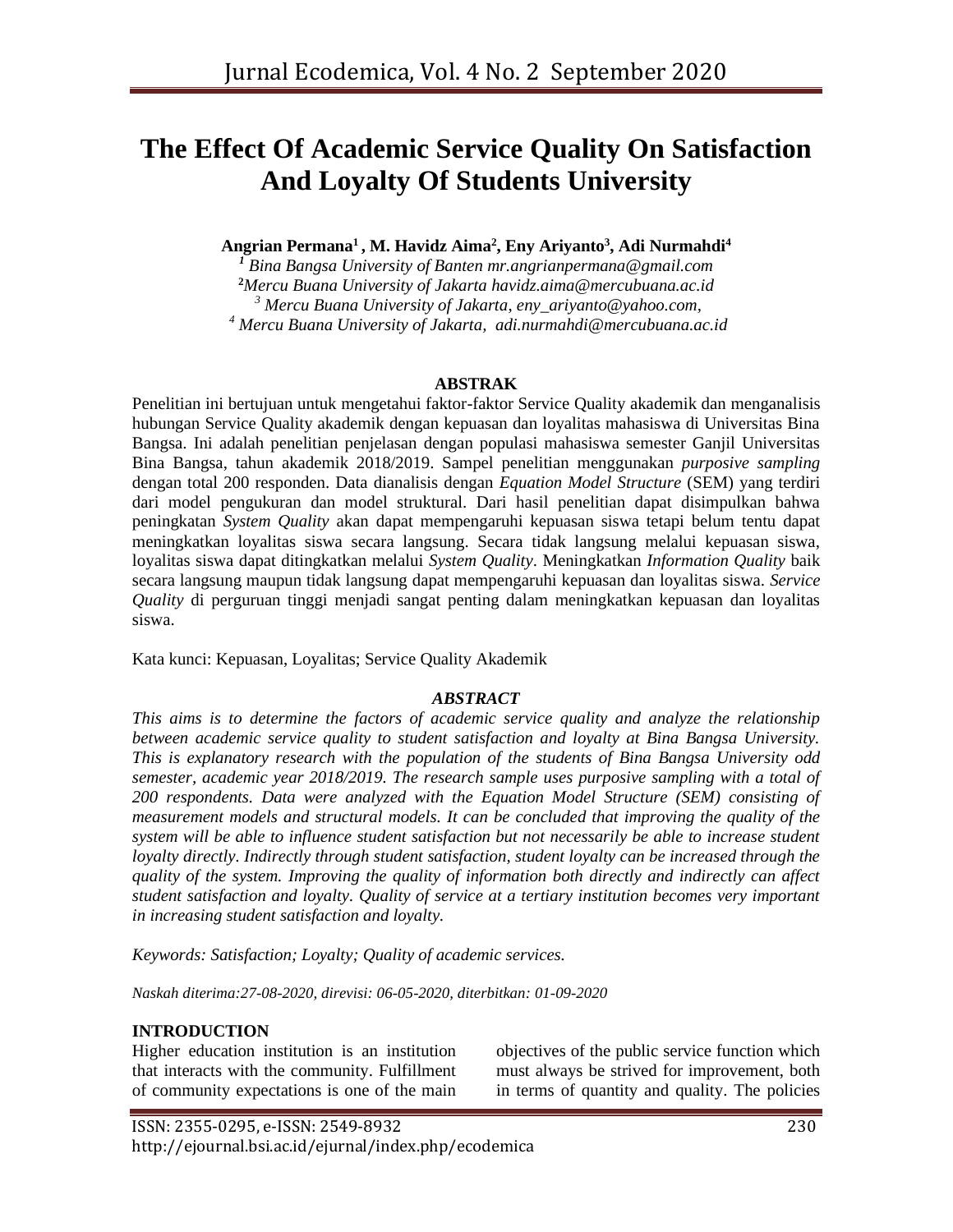that need to be taken by educational institutions to improve services are one of them by optimizing the ability of human resources, both lecturers and education personnel as well as improving facilities and infrastructure that support the smooth running of educational services.

Service quality is a driver of satisfaction that is multidimensional (Ali, Narulita, & Nurmahdi, 2018). Quality of service must be viewed from the customer's point of view and cannot be judged by the company's point of view. Service satisfaction from the consumer side is considered good if it is deemed to have met their expectations, but on the contrary, service will be perceived poorly if it does not meet what they expect (Nurmahdi, 2019). Customer satisfaction is defined as the perception of a product or service that has met customer or consumer expectations. Consumer behavior theory states that customer satisfaction is the perception of consumer experience gained after using a product or service (Oliver, 1993). Customer satisfaction is an indicator that influences customer loyalty. Loyal customers will be able to provide sustainable benefits to the institution (Nurmahdi, 2019).

Educational institutions are expected to be able to examine the quality of education services provided. Educational activities are not only oriented towards the result of the education process, but also through proof of good accountability including quality assurance, quality control, and quality improvement (Isnaini, Wardani, & Noviani, 2015).

Public interest to attend education at Bina Bangsa University is very high. Every year the average reaches 1700 to 2000 students. Students who have completed their education can work in various industrial sectors that are widely spread in the Banten region. The educational program offered by Bina Bangsa University is the Strata 1 (S1) program, with various majors by the demands and developments of the industry in Banten today.

With the number of students, the management of education must be balanced with the provision of good service, following the established academic rules, as the basis for all

academic community members, namely administrative staff, lecturers, students and management of this education management. To be able to synchronize the academic regulations with the expected goals, it is necessary to have a strong commitment from each party, namely students, lecturers, administrative staff and management to carry out and evaluate their activities so that the objectives can be achieved by the vision and mission of this institution. The priority in the field of services provided to students is, of course, the academic service field. Quality academic services are expected to be able to provide student satisfaction, and service recipient students can provide an evaluation of the services they receive. Both parties have a reciprocal relationship so that each party gets the same satisfaction.

Related to the satisfaction of academic services, Bina Bangsa University is deemed necessary to evaluate all the activities of the management of education, both in the financial, social, external and internal environment. One of the internal environments is that students as agents of service users need special attention because these students will have an impact on the external environment, namely the general public who will assess the performance of Bina Bangsa University education.

The addition of majors, study programs and high student interest at Bina Bangsa University can not only be viewed as educational success, but the quality of services provided must be in line with student expectations. Based on suggestions and complaints from several students directly to several lecturers, administrative staff and through electronic media, the suggestions and complaints about facilities, infrastructure, attendance of lecturers, lecturers' competencies, curriculum, and administration system as well as learning results (grades) are not on time many questions remain. This needs to get more serious attention, answers, and improvements, so that the implementation of Bina Bangsa University's academic activities can run better.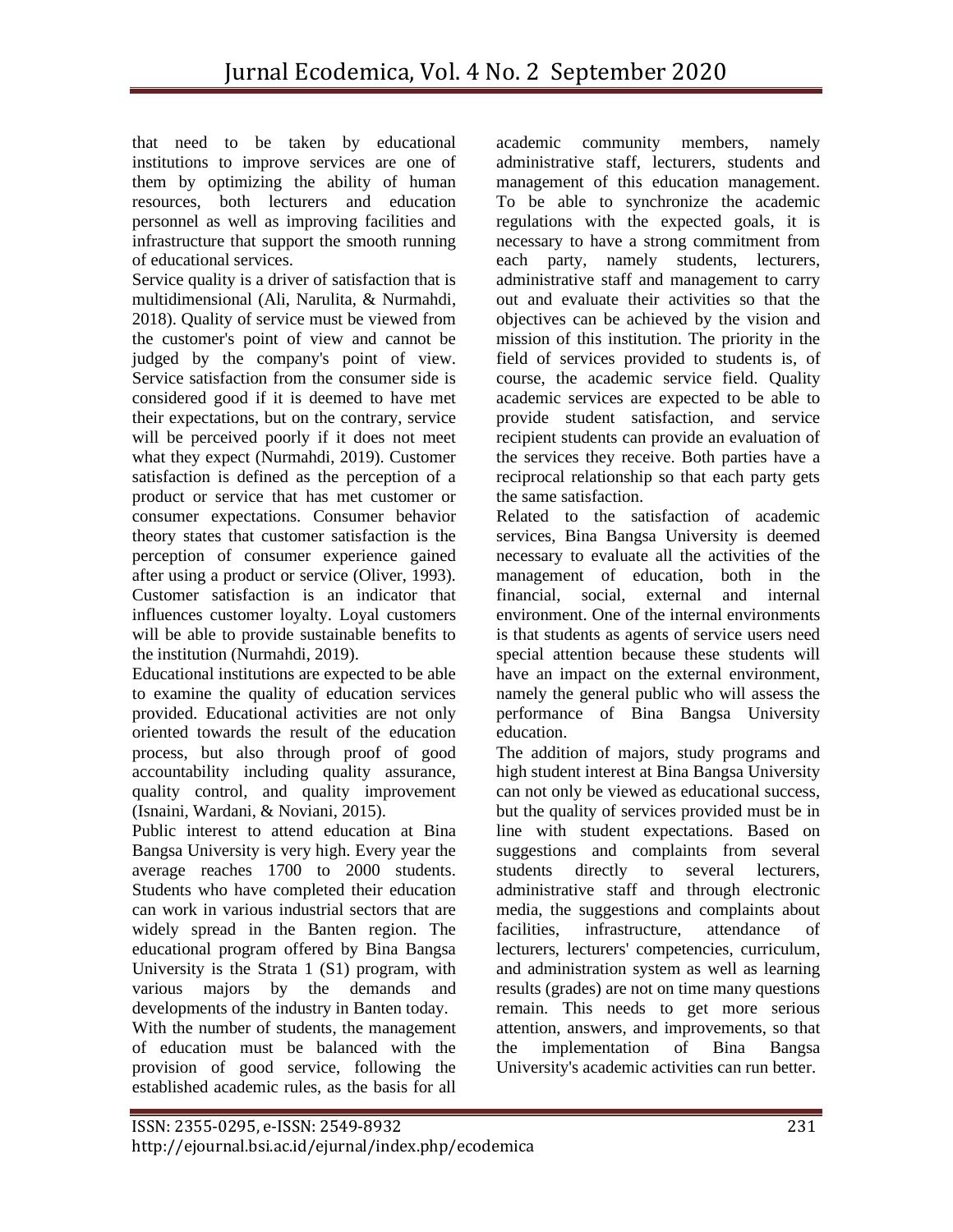Students as the most important element in educational institutions need to be listened to whether the services that have been provided are in line with their expectations. Evaluation of service quality needs to be done to find out what is expected, what has been perceived by students for the quality of service received. Thus the quality of academic services can be used as a basis for satisfaction to increase student loyalty in the development of Bina Bangsa University in the future.

Reality shows that competition to capture the market (prospective students) in educational institutions is very tight, it is not enough to provide good physical facilities, but it must also be accompanied by a satisfactory academic service delivery process to make students loyal. Although in this case education is not a profit-seeking organization, more and more students who are interested in entering the educational institution will increase the value of the educational institution, which in turn will give a good image.

Research on the topic of service quality, satisfaction and loyalty has been commonly conducted in tourism industries, healthcare by Chahal & Kumari (2011) and telecommunication by Santouridis & Trivellas (2010). The similar research are conducted by Mansori, Vaz and Ismail (2014) which was in education found that the most decisive factor service quality is empathy, tangibility and responsiveness; and service quality has an effect on satisfaction and student's loyalty

With increasingly intense competition and a variety of public complaints against the implementation of education, Bina Bangsa University is expected to be able to provide professional services to the community, in this case, academic services that can satisfy students and foster their loyalty. Services are considered to be satisfactory if the services are perceived to be the same or exceed the quality of service expected (Parasuraman, Zeithaml, 1988). Services like this are perceived as quality and ideal service. Customer expectations are reflected in the dimensions of service quality as defined by Parasuraman which makes the five dimensions of service

quality consisting of tangible (physical evidence), reliability, responsiveness, assurance, and empathy (Parasuraman, Zeithaml, 1988).

Academic services at Bina Bangsa University are an inseparable part of all educational activities carried out. Academic activities are important things that need attention from all stakeholders involved in the management of Bina Bangsa University. Academic services are important because they are very much in touch with the dimensions of service quality, where satisfied students will ultimately have loyalty to their institutions and become their marketing forces for their institutions.

High student loyalty cannot be directly obtained by providing good quality academic services, but it needs to be evaluated continuously. High satisfaction will certainly form a high attitude of loyalty as well. Student loyalty reflected in behaviors such as helping to maintain the good name of the alma mater and recommending the campus to others, both as long as the student follows the educational process or after going through the educational process.

Based on the description of the problems stated above, it is deemed necessary to measure the quality of service in the academic field of Bina Bangsa University, which is seen from the aspects of System Quality, Quality of Inflation, Service Quality and its effect on student satisfaction and loyalty at Bina Bangsa University. From this, the problem formulation can be arranged as follows: First; Does Quality System which is a dimension of academic service quality at Bina Bangsa University has an influence on student satisfaction and loyalty at Bina Bangsa University. Second; Does the quality of academic information have an influence on student satisfaction and loyalty at Bina Bangsa University. Third: Does the quality of academic services have an influence on student satisfaction and loyalty at Bina Bangsa University. The purpose of this study is to determine the quality of academic services that can affect student satisfaction and loyalty, seen from the factors of reliability, responsiveness, assurance, empathy, and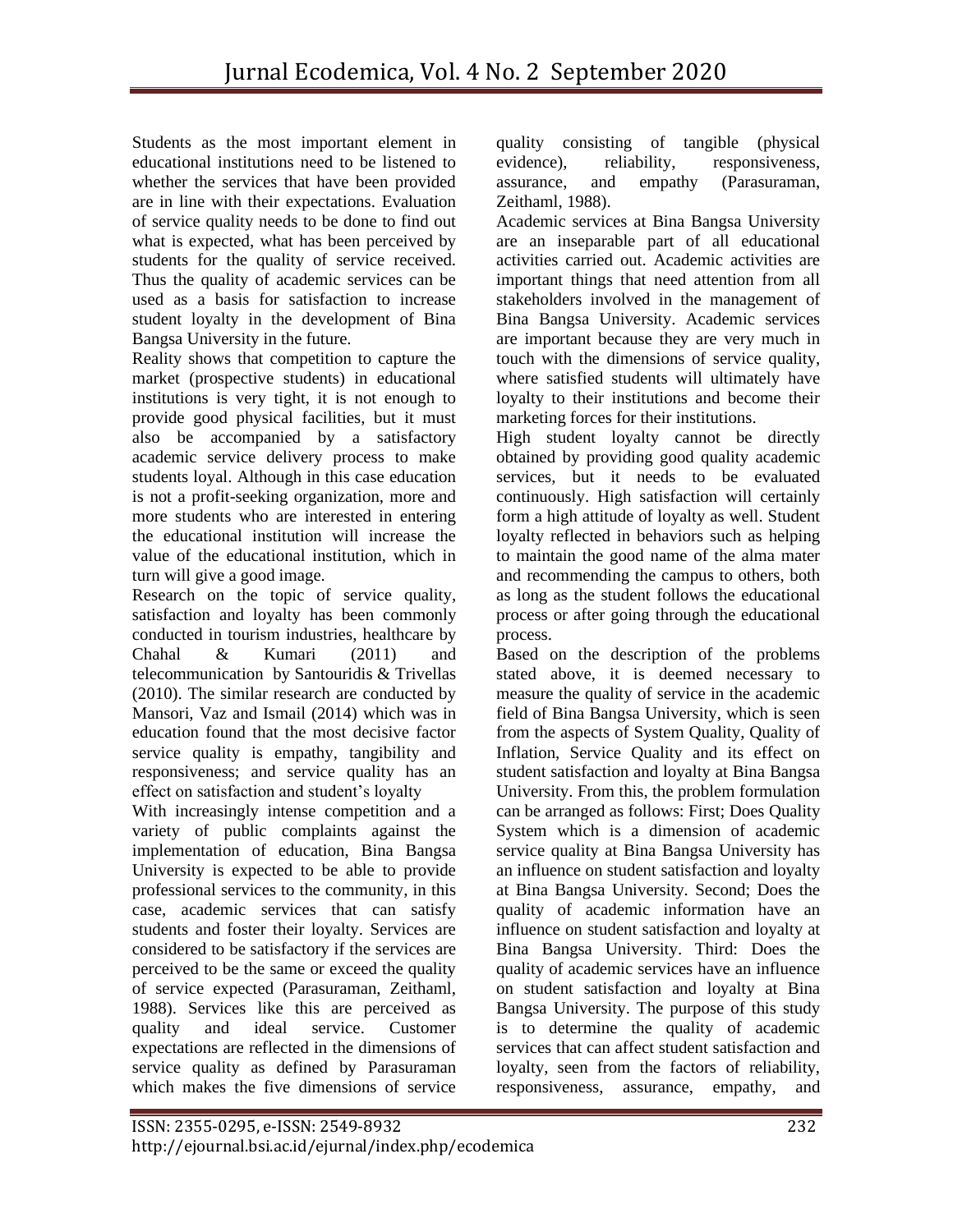tangibility. The framework of thought in this study is illustrated in the following figure:



Figure 1. The Framework of Thought

## **RESEARCH METHODS**

This study uses an explanatory research approach, which is an approach to analyze the causality relationship between research variables by the hypotheses that have been prepared. The nature of the data collected in this study is cross-sectional, i.e. research activities carried out at any given moment. The population in this study are students of Bina Bangsa University, S1 program in Accounting and Management, morning and evening classes in odd semester of the academic year 2018/2019. The purposive sampling method is used in this sampling, which is non-probability sampling where all elements of the population may not necessarily have the same opportunity to be selected as sample members. The number of samples is set at 200 people (Ghozali, 2016). Data collection using a questionnaire, which is then performed data editing and data analysis with the help of software programs SPSS version 21.0 and AMOS version 21.0. Structural Equation Modeling (SEM) is used to analyze data, which identifies factors on the quality of academic services, student satisfaction, and student loyalty, and also to determine the relationship between academic service quality, student satisfaction, and student loyalty. Testing with SEM follows the stages as suggested (Ferdinand, 2006).

**Definition of Variable Operations Table 1 Definition of Operational Variables**

| Variabel                                        |                       | <b>Definisi</b>                                                                                                                               | <b>Atribut/Indikator</b>                             |  |
|-------------------------------------------------|-----------------------|-----------------------------------------------------------------------------------------------------------------------------------------------|------------------------------------------------------|--|
| Independent<br>Variable<br>(Service<br>Quality) | <b>System Quality</b> | The degree to which<br>computer systems and<br>technology<br>are<br>available at institutions<br>is relatively easy to<br>understand and use. | Reliability<br>functionality<br>Use<br>Accessibility |  |
|                                                 | Information           | The level of quality of                                                                                                                       | Accuracy                                             |  |
|                                                 | Quality               | the                                                                                                                                           | contents of an Timeliness Relevance                  |  |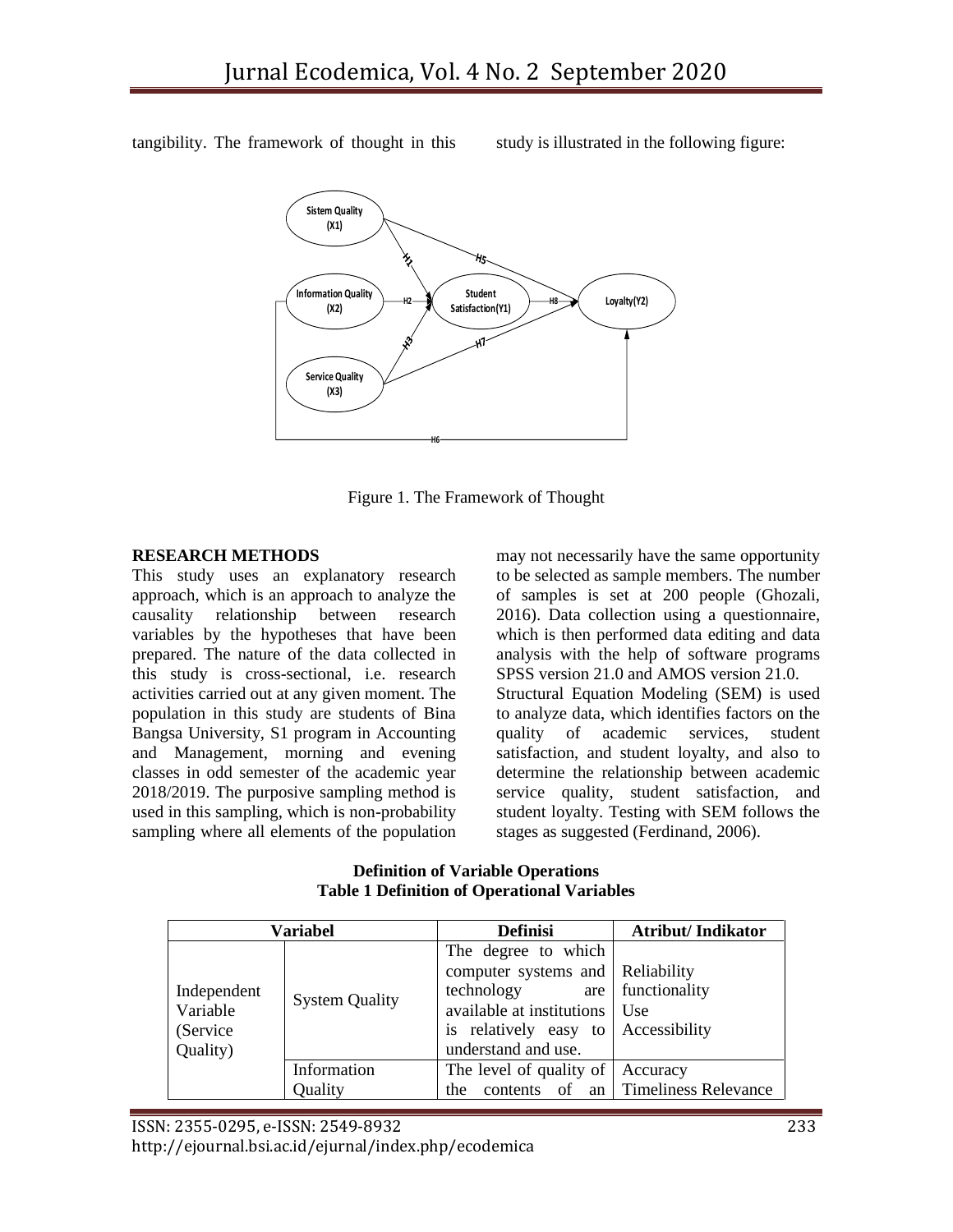| Variabel                          |                         | <b>Definisi</b>                      | <b>Atribut/Indikator</b>       |  |
|-----------------------------------|-------------------------|--------------------------------------|--------------------------------|--|
|                                   |                         | information<br>system                | of<br>Accuracy                 |  |
|                                   |                         | structure available at               | Information                    |  |
|                                   |                         | the institution                      |                                |  |
|                                   | Service quality         | Efforts to meet the                  | Reliability                    |  |
|                                   |                         | needs/desires<br>of                  | Service                        |  |
|                                   |                         | consumers and how to                 | The response                   |  |
|                                   |                         | deliver it<br>$\overline{t}$<br>meet | Guarantee                      |  |
|                                   |                         | customer expectations                | Empathy                        |  |
|                                   |                         | and satisfaction.                    |                                |  |
|                                   | Student<br>Satisfaction | A person's feelings of               | Product<br>stability           |  |
|                                   |                         | pleasure<br><sub>or</sub>            | Product usage habits           |  |
|                                   |                         | disappointment<br>stem               | Providing product              |  |
| Dependent<br>Variable<br>(Student |                         | from the comparison                  | recommendations                |  |
|                                   |                         | <b>between</b>                       | real/actual Ease of use of the |  |
|                                   |                         | expectations<br>and                  | product                        |  |
|                                   |                         | experiences.                         | line<br>In<br>with             |  |
| Loyalty)                          |                         |                                      | expectations                   |  |
|                                   | Loyalty                 | A strong commitment                  | Trust.                         |  |
|                                   |                         | to return or re-                     | Emotion commitment             |  |
|                                   |                         | transaction the                      | Switching cost                 |  |
|                                   |                         | product/service that is              | Word of<br>mouth               |  |
|                                   |                         | preferred.                           | Cooperation                    |  |

Source : (Mohd, Abu Bakar, & Wan Ismail, 2010; Suryanto, Setyohadi, & Faroqi, 2016)

#### **Validity and Reliability Test Validity test**

A validity test is used to measure the validity or validity of a questionnaire. A questionnaire is said to be valid if the questions on the questionnaire can reveal something that will be measured by the questionnaire (Ghozali, 2014). The validity of questionnaire question items can be measured by correlating the question item scores with the total score of the variable or construct. The resulting correlation coefficient is then compared to the r table - if the correlation between item scores and total scores is less than 0.30 (obtained from the calculation of interpolation calculations from the Product Moment r value table) then the question items in the instrument are declared invalid. Instrument items are considered valid if it is greater than 0.30 by comparing it to r tables. If r arithmetic> r table then valid.

# **Reliability Test**

Reliability is a tool to measure a questionnaire which is an indicator of a variable or constructs. A questionnaire is said to be reliable or reliable if the respondent's answer to the question is consistent or stable over time. The level of reliability of a variable or research construct can be seen from the results of the Cronbach Alpha statistical test  $(\alpha)$ . According to Ghozali's criteria (2016), a variable or construct is said to be reliable if the Cronbach Alpha value> 0.60. The more the value of the alphas approaches one, the more reliable the value of the data reliability for each variable.

## *Path Analysis*

Path analysis known as (Path Analysis) was first developed in the 1920s by geneticist Sewall Wright. Ghozali, (2016) said that the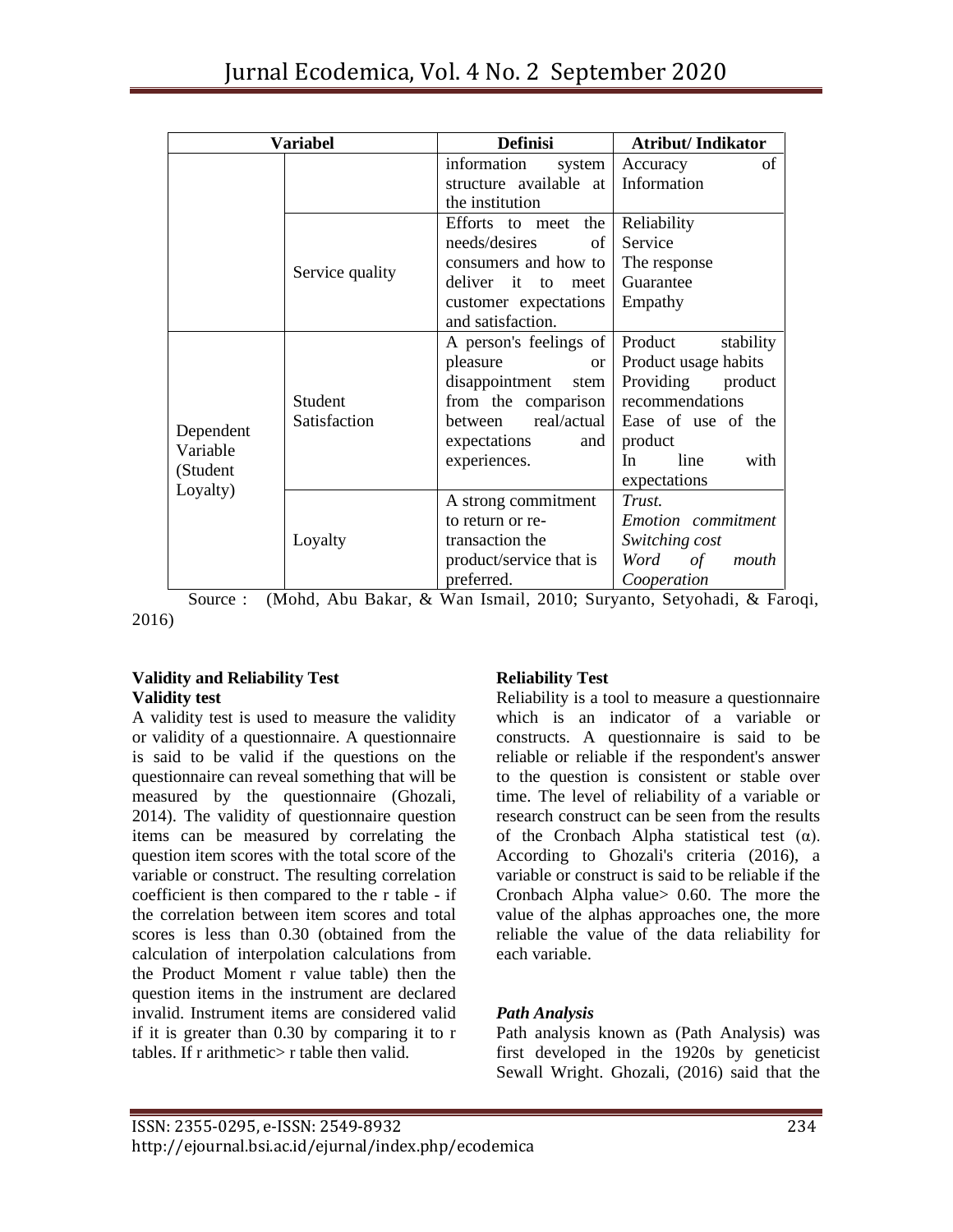path analysis model was used to analyze the pattern of relationships between variables to know the direct or indirect influence of a set of independent (exogenous) variables on exogenous variables. Ghozali states, there are some basic assumptions for researching with the path analysis method:

- 1. The relationship between variables must be linear.
- 2. The research model has a relationship (one-way casual flow), there is no inverse causality relationship.
- 3. Minimal endogenous variables in the interval scale Research instruments must be valid and reliable
- 4. Using probability sampling is a sampling technique to provide equal opportunities for each member of the population to be elected as a sample member.
- 5. The research model carried out is built based on a specific theoretical framework that can explain the causality relationship between the variables examined.

After the basic assumptions above can be fulfilled as a basis for research on path analysis methods, the initial stage in applying the path analysis model is to formulate structural model equations and path diagrams based on theoretical studies.

This path analysis technique will be used in testing the amount of contribution (contribution) addressed by the path

**Analysis of Respondents based on Gender**

## **RESULTS AND DISCUSSION**

coefficient on each path diagram of the causal relationship between variables X1, X2, X3 to Y1 and their impact on Y2. Correlation analysis and regression become the basis of path analysis calculations. Based on the hypotheses put forward in this study structural equation is known, as follows:

- $Y1 = \alpha 0 + \beta 1 X1 + \beta 2 X2 + \beta 3 X3 + ε1$
- $Y2 = \alpha 0 + \beta 1 Y1 + \beta 2 X2 + \beta 3 X3 + \epsilon 2$
- Whereas :
- Y1: Student Satisfaction
- Y2: Loyalty
- α0: *Intercept*
- β1.... β3: *Coefficient Of Variable*
- X1: System Quality
- X2: Information Quality
- X3: Service Quality
- ε1.... ε2: *Error Term*

## **Analysis of the Structural Equation Hypothesis**

- 1. Structural Equation I
	- **Y1 = β1 X1 + β2 X2** Student Satisfaction = 0.103 (System Quality) + 0.942(Information Quality)
	- + 0.009 (Service Quality)
- 2. Structural Equation II

## **Y2 = β1 X1 + β2 X2 + β3 X3+Y1**

Loyalitas  $= 0.098$ (System Quality)+ 0.201(Information Quality)+ 0.005\* (Service Quality)+ 0.005 (Student Satisfaction).

## **Table 2 Analysis of gender frequency**

|        | Frequency | Percentage |
|--------|-----------|------------|
| Male   |           | 37,33 %    |
| Female | 188       | 62,67 %    |

Source: Processed Data (2020)

Based on the table above it was found that respondents in this study based on gender consisted of 37.33% female students while male student respondents were 62.67%.

## **Validity and Reliability Test**

Validity and reliability tests were carried out using SPSS version 20. Where the whole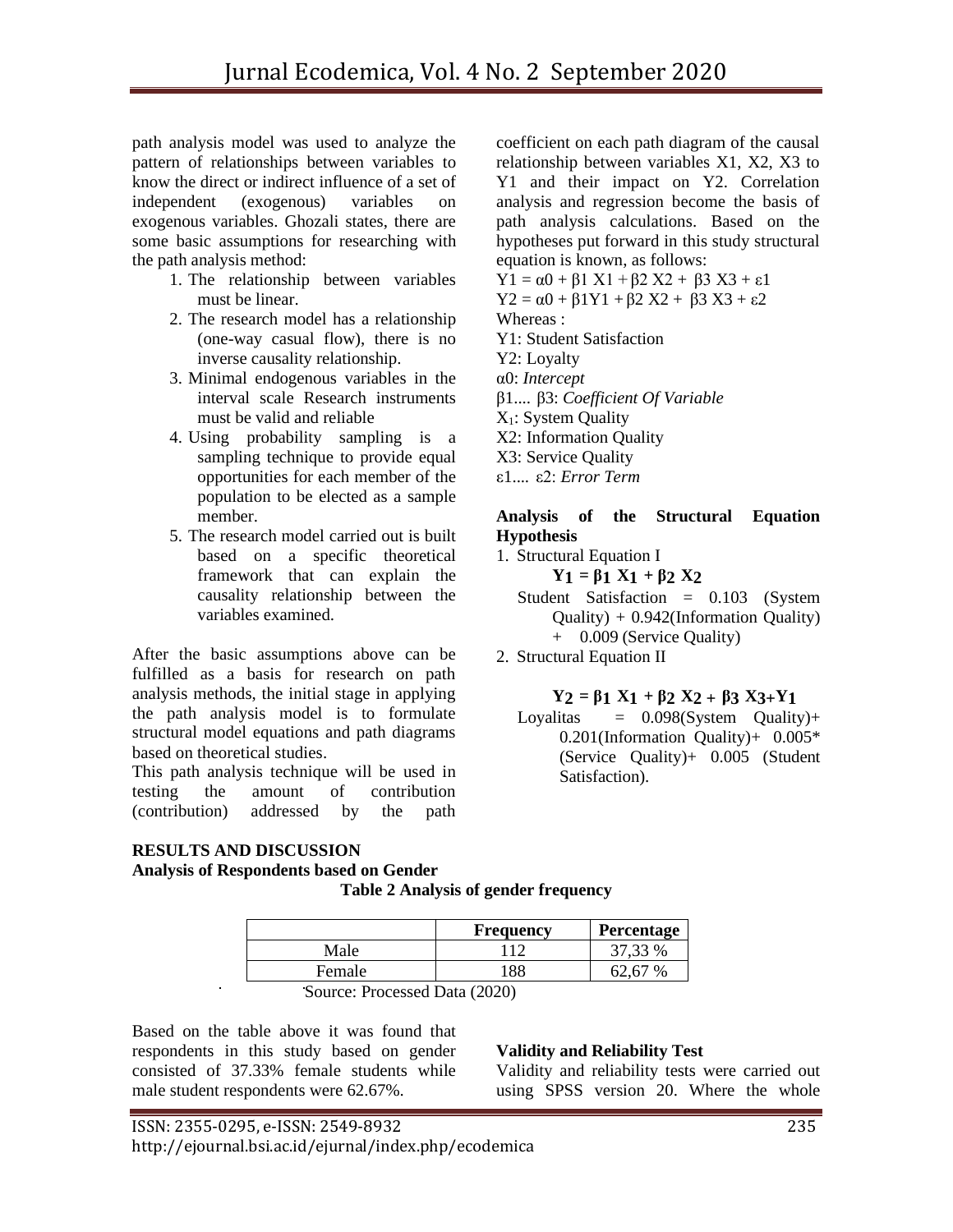statement obtained the results of corrected items total correlation> 0.3 which means valid data while Cronbach alpha> 0.6 which means that all variables are loyal or reliable to the next test.

## **Model Feasibility Test**

The step that must be taken before assessing the feasibility of a structural model is to assess whether the data to be processed meets the assumptions of the structural equation model. Assessing goodness of fit is the main purpose of SEM to find out to what extent the model is hypothesized to be "fit" or compatible with the sample data (Ghozali, 2014). Goodness of-fit results are shown in the following table:

| Table of Obbances of The Result |               |               |                   |  |  |
|---------------------------------|---------------|---------------|-------------------|--|--|
| The goodness of                 | Cut-Off*      | <b>Result</b> | <b>Conclusion</b> |  |  |
| <b>Fit Index</b>                |               |               |                   |  |  |
| Chi-Square                      |               | 613.094       |                   |  |  |
| Probability                     | $\geq 0.05$   | 0.000         | Marginal          |  |  |
| GFI                             | $\geq 0.90$   | 0.857         | Marginal          |  |  |
| AGFI                            | $\geq 0.90$   | 0.821         | Marginal          |  |  |
| <b>TLI</b>                      | $\geq 0.90$   | 0.911         | Fit               |  |  |
| CFI                             | $\geq 0.90$   | 0.923         | Fit               |  |  |
| NFI                             | $\geq 0.90$   | 0.851         | Marginal          |  |  |
| IFI                             | $\geq 0.90$   | 0.924         | Fit               |  |  |
| <b>RMSEA</b>                    | $0.05 - 0.08$ | 0.059         | Fit               |  |  |
|                                 |               |               |                   |  |  |

**Table 3** *Goodness of Fit Result*

\* source:(Hair et al., 1998 in Ghozali, 2014). Processed Data (2020)

Based on the results in the table above, it can be seen that the research model has approached as a fit model. This is indicated by the value of TLI (0.911), CFI (0.923), IFI (0.924) and RSMEA (0.059) whose models have reached the fit criteria while Probability (0.000), GFO

(0.857), AGFI (0.821) and NFI (0.851) which is almost or marginal. This means that through this test the model can be said to be suitable and can be continued to the next test.

|                | <b>Exogenous</b><br><b>Variable</b> | <b>Endogenous</b><br><b>Variable</b> | <b>Standardized</b><br>Coefficient | <b>Critical</b><br>Ratio | p-value |
|----------------|-------------------------------------|--------------------------------------|------------------------------------|--------------------------|---------|
| $H_1$          | <b>System Quality</b>               | Student                              | 0.103                              | 0.920                    | 0.000   |
|                | (X1)                                | Satisfaction                         |                                    |                          |         |
|                |                                     | (Y1)                                 |                                    |                          |         |
| H <sub>2</sub> | Information                         | Student                              | 0.942                              | 6.244                    | 0.000   |
|                | Quality                             | Satisfaction                         |                                    |                          |         |
|                | (X2)                                | (Y1)                                 |                                    |                          |         |
| $H_3$          | <b>Service Quality</b>              | Student                              | 0.009                              | 0.082                    | 0.005   |
|                | (X3)                                | Satisfaction                         |                                    |                          |         |
|                |                                     | (Y1)                                 |                                    |                          |         |
| $H_4$          | <b>System Quality</b>               | Loyalitas                            | 0.098                              | 0.882                    | 0.075   |
|                | (X1)                                | (Y2)                                 |                                    |                          |         |
| H <sub>5</sub> | Information                         | Loyalitas                            | 0.139                              | 0.513                    | 0.021   |
|                | Quality                             | (Y2)                                 |                                    |                          |         |
|                | (X2)                                |                                      |                                    |                          |         |

**Hypothesis Testing Path Analysis with Analysis of Moment Structure (AMOS) Tabel 4 Hypothesis Testing Path Analysis**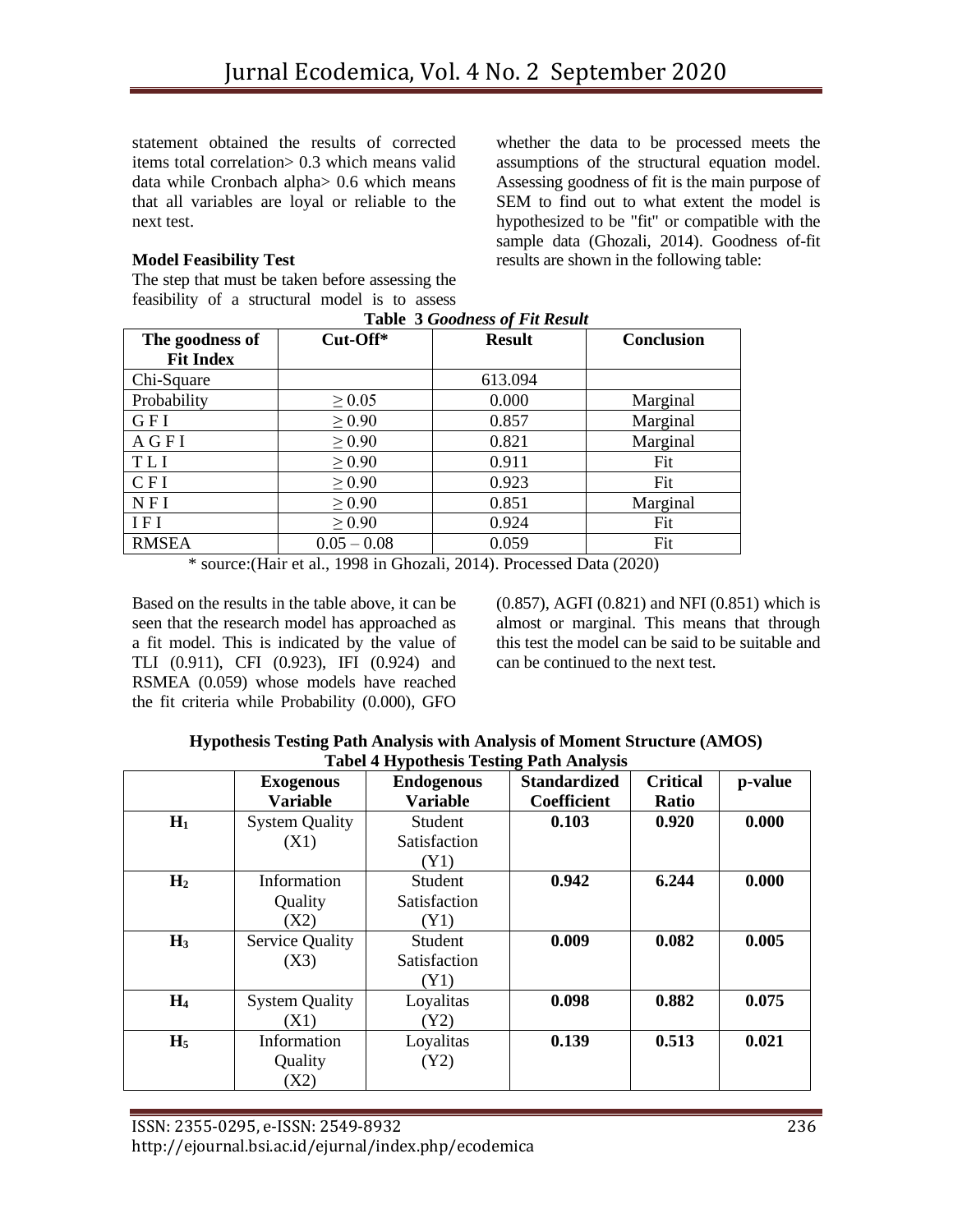| $\mathbf{H}_{\mathbf{6}}$ | Service Quality<br>X3   | Loyalitas<br>Y2) | 0.021 | 1.746 | 0.033 |
|---------------------------|-------------------------|------------------|-------|-------|-------|
| $\mathbf{H}_7$            | Student<br>Satisfaction | Loyalitas<br>Y2) | 0.005 | 0.021 | 0.028 |

Source: Processed Data (2020)

#### **Effect of System Quality on Student Satisfaction and Loyalty**

Based on the research results obtained that the System Quality has a significant effect on Student Satisfaction, in this case, students. This means that the better the Quality System of academic information in tertiary institutions, Student Satisfaction as a user will also increase. This is contrary to the effect on user loyalty. Through this research, insignificant results are obtained for the relationship between System Quality and user loyalty. This means that the System Quality in this study will only affect Student Satisfaction but may not necessarily increase loyalty.

System Quality (X1) consists of adaptability, availability, reliability, response time and usability. Adaptability The ability to adapt as a system (for example a computer system) to adapt efficiently and quickly to different situations. Therefore an adaptive system is an open system that can adjust behavior according to changes in the environment or from the system itself. The need to recognize change without other factors involved. Availability of a reliable system for testing and maintenance. Improving maintenance and maintenance is generally easier and more accurate. Reliability of the ability of the system or component to function under stated conditions for a certain period. Response time is the total amount of time needed to respond to a request for a particular service.

Services in the form of information access to the academic system. Usability is the ease of operation and learning of academic information systems. Learn to effectively interact and achieve maximum performance. Academic Quality System has a significant influence on Student Satisfaction at Bina Bangsa University. This statement is supported by structural test results where the probability value (P) produced

is  $P = 0,000$  or  $P < 0.05$  which means that Academic System Quality has a significant effect on Student Satisfaction. The value of the direct effect  $X \rightarrow Y1 = 0.920$  which means that the Academic Quality System influences Student Satisfaction of 92.0% (very strong) while the remaining 8.0% is influenced by other factors outside this study. The decision on the first hypothesis test is H0 rejected and H1 accepted, meaning that the quality of the academic system has a significant effect on Student Satisfaction at Bina Bangsa University. This is in line with the results of the study (Bulkia, 2018) concluding that there is a positive influence on the quality of the academic system on Student Satisfaction at the Kalimantan Islamic University (Uniska) Muhammad Arsyad Al Banjary Banjarmasin. Strengthened by research (Nugroho, Cahyono, & Suryawirawan, 2018), which concluded that the variable service quality (tangible, reliability, responsiveness, assurance and empathy) has a positive effect on Student Satisfaction at the Indonesian College of Economics (STIESIA) Surabaya. This reinforces the theory of the influence between service quality and customer satisfaction, where adequate service quality will make customers happy and assess the quality of the service is high (Parasuraman, Zeithaml, 1988). Academic Service Quality that can meet the desires and expectations of students based on service performance as a form of Student Satisfaction. As stated, (Kotler, 2010), customer satisfaction is a level where the product or service is felt by the wishes and expectations of customers, or even beyond their expectations. From the results of this study, it can be said that academic Service Quality can satisfy Bina Bangsa University Undergraduate (S1) students, who actively attend lectures in semesters 3,5,7 and 9, including students who carry out guidance in completing their final assignments.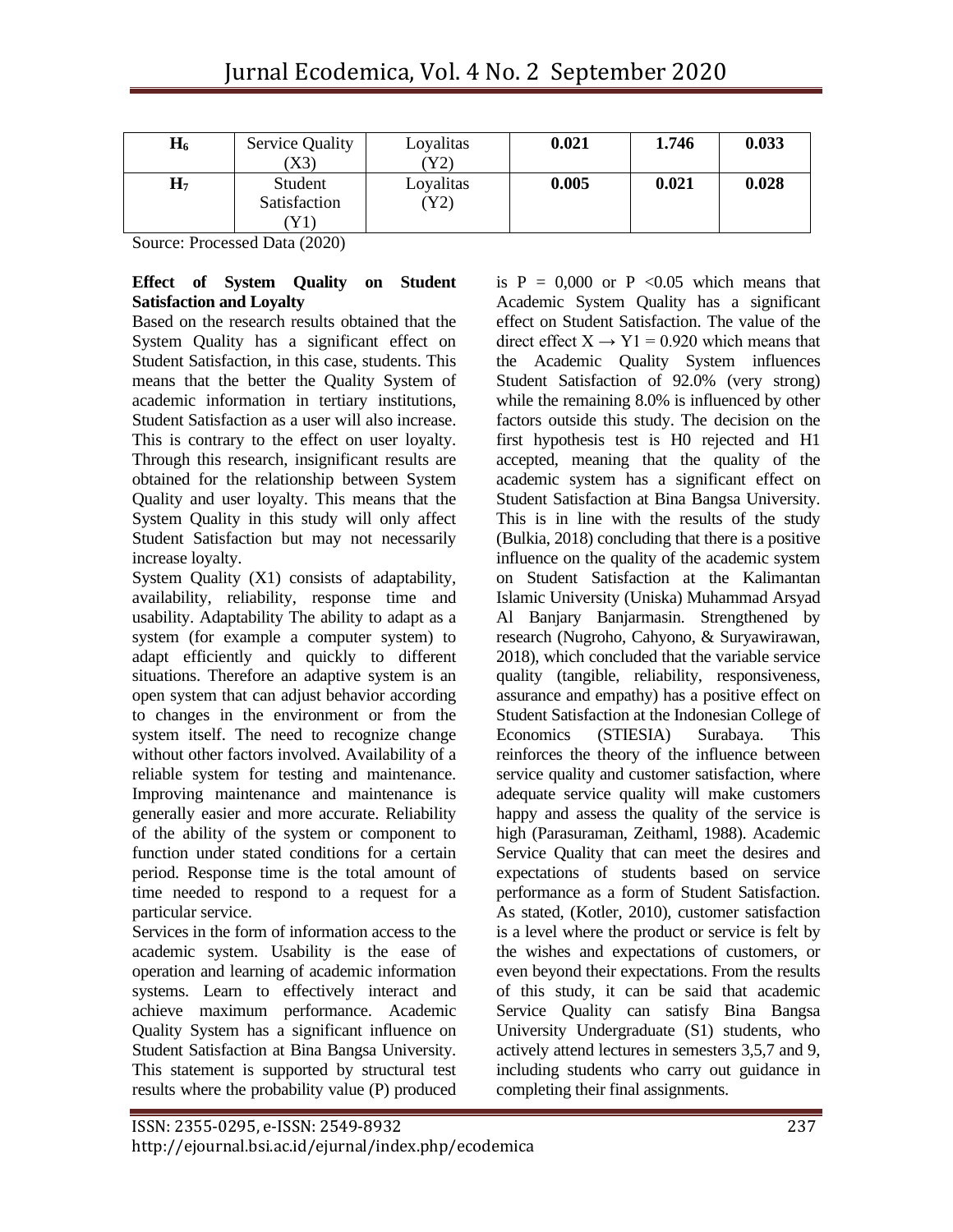## **The Influence of Information Quality on Student Satisfaction and Loyalty**

The results showed that Information Quality has a significant influence on each user's satisfaction and loyalty. This means that the higher the quality of information from a university academic system, students as users will feel satisfied and loyal. Based on the results of the hypothesis test, it was found that the Information Quality variable significantly affected the 95% confidence level partially on Student Satisfaction (Y), with a p-value of 0,000. This means that Information Quality has a positive and significant effect on Student Satisfaction. In other words, the better the Information Quality, the Student Satisfaction will increase, conversely, if Information Quality is poor, Student Satisfaction will decrease.

Information Quality in Pitt and Watson's research (DeLone & McLean, 2003) refers to the output of information systems, concerning the value, benefits, relevance, and urgency of information. Meanwhile, the variables in DeLone and McLean (2003) describe Information Quality perceived by the user, as measured by the four Bailey and Pearson research indicators, namely information accuracy (accuracy), timeliness, completeness of the information (completeness) and presentation of information (format).

## **The Effect of Service Quality on Student Satisfaction and Loyalty**

The results showed that service quality had a significant effect on each Student Satisfaction and loyalty. Improving the quality of service at tertiary institutions is very necessary considering that students tend to choose universities that provide high service quality and student satisfaction (Mohd et al., 2010).

Loyal students are not caused by getting good service quality. But good service quality is accompanied by increased student satisfaction which will make students loyal. Improving service quality without measuring the level of Student Satisfaction, will not be effective in increasing student loyalty. These results are

consistent with research conducted by (Kim, 2011). In line with research (Dib & Mokhles, 2013) which states that good service quality will not increase student loyalty in Syria. Indeed, research conducted in India (Annamdevula & Bellamkonda, 2016) obtained results that state the important role of service quality in increasing student loyalty both directly and through Student Satisfaction. Academic Service Quality directly does not have a significant effect on the loyalty of Bina Bangsa University students. This statement is supported by the results of structural tests that produce a probability value (P) =  $0.005$  or P = 0.05 meaning that there is no significant effect on academic Service Quality on student loyalty. Value of direct effects  $X \rightarrow Y2$  = 0.082. This figure means that academic Service Quality has an influence on student loyalty by only 8.2% (very low) and the remaining 91.8% is influenced by other factors not analyzed in this study. From the results of the hypothesis test, H0 is accepted and H1 is rejected, meaning that Academic Service Quality has no direct significant effect on student loyalty at Bina Bangsa University. The results of this study support the findings (Mariska & Hati, 2015), which proves that the direct effect of Service Quality on student loyalty is not significant.

Student Satisfaction does not have a significant effect on student loyalty at Bina Bangsa University. This statement is supported by the results of structural tests that produce the probability value (P) produced, namely  $P =$  $0.028$  or P $> 0.05$  meaning that there is no significant effect between Student Satisfaction and student loyalty. The value of the direct effect  $Y1 \rightarrow Y2 = 0.021$  means that Student Satisfaction can affect its loyalty by only 2.1% (very weak), and the remaining 97.9% is influenced by other factors not examined in this study. Then the decision on the hypothesis 7 test is H0 accepted and H1 rejected, which means Student Satisfaction does not have a significant effect on student loyalty at Bina Bangsa University. The findings of this study contradict the research conducted by (Saifuddin & Sunarsih, 2016), which explains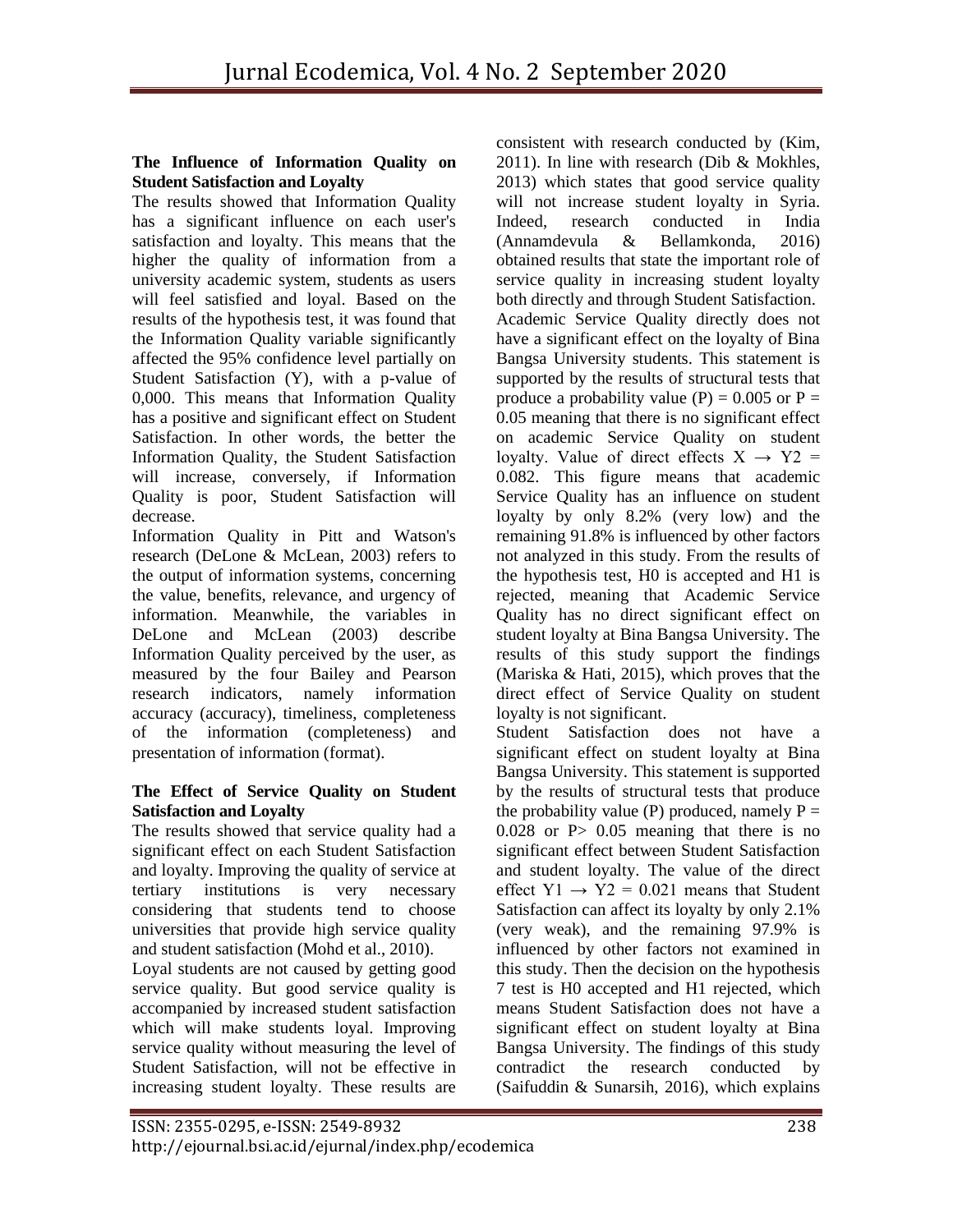that Student Satisfaction towards student loyalty has a very positive relationship. Student Satisfaction in Educational institutions can shape student loyalty. Service Quality and the image of the institution do not influence student satisfaction and loyalty, but Student Satisfaction has a significant effect on students' loyalty at Telkom University Business Administration (Rahareng & Volunteers, 2017).

So Student Satisfaction has no influence on student loyalty at Bina Bangsa University in a very weak relationship. The loyalty of these students is not reflected in the intention of students to recommend and say positive things about this educational institution to others or the general public. As well as to maintain the image or good name of the University of Bina Bangsa campus as long as they are active as students or later become alumni at educational institutions it's still lacking.

Academic Service Quality has a significant influence on loyalty through the satisfaction of students at Bina Bangsa University. This statement is supported by the value of the indirect effect produced, namely  $X \rightarrow Y1 \rightarrow$  $Y2 = 1.746$ . This figure means that academic Service Quality has an indirect effect on student loyalty of 60.7% through student satisfaction at Bina Bangsa University, and the remaining 37.3% is influenced by other factors. This is consistent with the results of the study (Martasubrata & Suwatno, 2016), which concluded that student loyalty can be built from the variable service quality through the Student Satisfaction variable. Students at Bina Bangsa University will not behave loyally if they are not satisfied with the academic services they receive.

# **CONCLUSION**

From the results of the study, it can be concluded that improving the quality of the system will be able to affect the increase in Student Satisfaction but may not necessarily be able to increase student loyalty directly. Indirectly through Student Satisfaction, student loyalty can be increased through the Quality System. Increasing Information Quality both,

directly and indirectly, can affect student satisfaction and loyalty. Service Quality at a tertiary institution becomes very important in increasing student satisfaction and loyalty.

Higher Education can make this research as a reference for improving academic performance and other services provided to students. The development of technology and the development of environmental situations requires that all aspects that can affect Service Quality can be done effectively and efficiently. For this reason, through system improvement, a university is expected to be able to compete with other universities. Furthermore, research can be developed that involves variables that become modes of mediation or other mediations such as university image, university promotion, and others.

# **REFERENSI**

- Ali, H., Narulita, E., & Nurmahdi, A. (2020). Saudi Journal of Business and Management Studies ( SJBMS ) The Influence of Service Quality, Brand Image and Promotion on Purchase Decision at MCU Eka Hospital. *Business and Management Studies*, *6663*, 88–97. https://doi.org/10.21276/sjbms.2018.3.1. 12
- Annamdevula, S., & Bellamkonda, R. S. (2016a). Effect of student perceived service quality on student satisfaction, loyalty and motivation in Indian universities: Development of HiEduQual. *Journal of Modelling in Management*, *11*(2), 488–517. https://doi.org/10.1108/JM2-01-2014- 0010
- Annamdevula, S., & Bellamkonda, R. S. (2016b). The effects of service quality on student loyalty: the mediating role of student satisfaction. *Journal of Modelling in Management*, *11*(2), 446–462. https://doi.org/10.1108/JM2-04-2014- 0031
- Bulkia, S. (2020). Pengaruh Kualitas Pelayanan Terhadap Student Satisfaction. *AT – TADBIR Jurnal Ilmiah Manajemen*,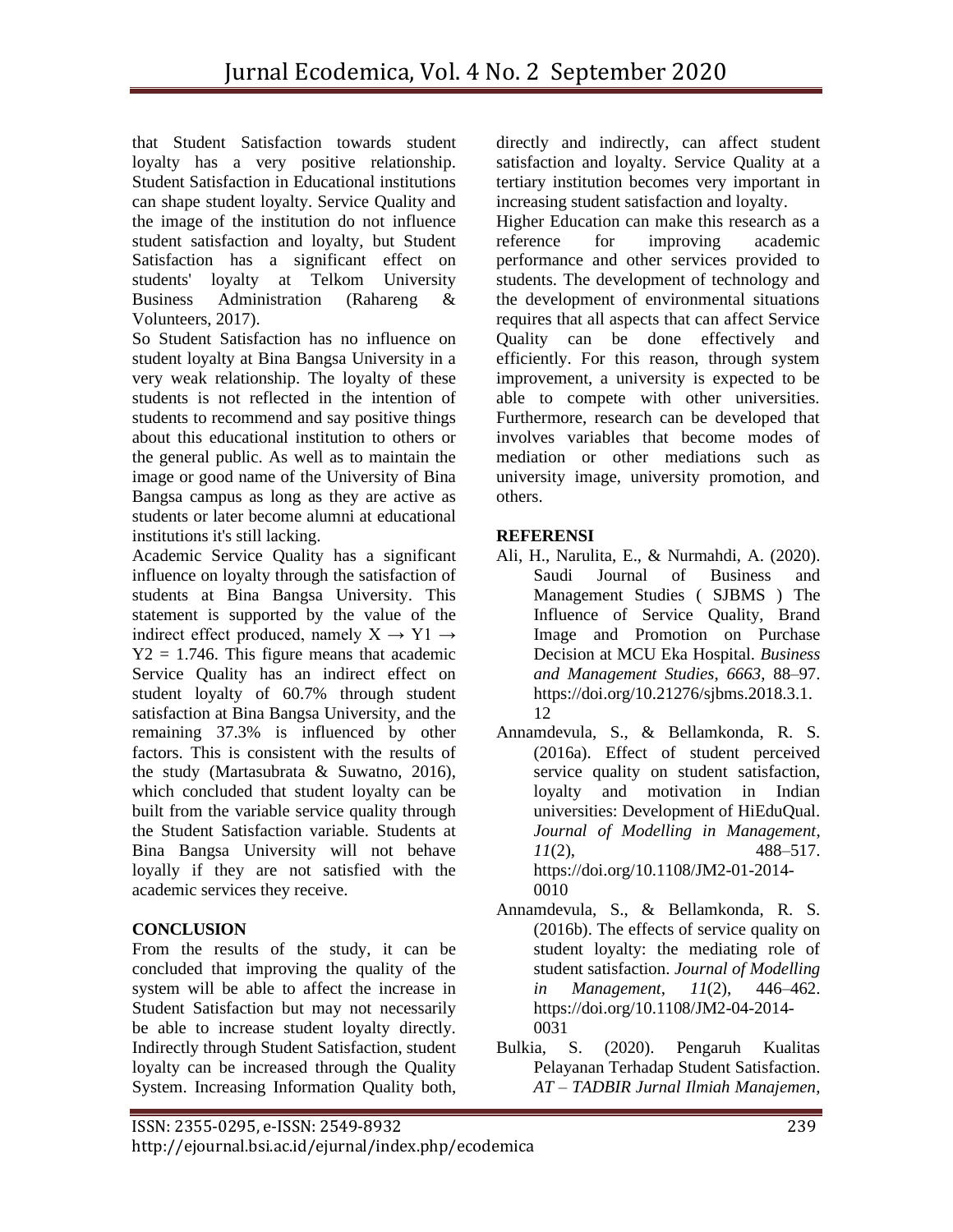*2*(1), 49–58.

- Chahal, Hardeep & Neetu Kumari, 2011. "Evaluating Customer Relationshi Dimension in Health Care Sector Indoor Patients", Management Research Review Vol. 34 , pp. 626- 648.
- DeLone, W. H., & McLean, E. R. (2003). The DeLone and McLean model of information systems success: A ten-year update. *Journal of Management Information Systems*, *19*(4), 9–30. https://doi.org/10.1080/07421222.2003.1 1045748
- Dib, H., & Mokhles, A. (2013). The Impact of Service Quality on Student Satisfaction and Behavioral Consequences in Higher Education Services. *International Journal of Economy, Management and Social Sciences*, *2*(6), 285–290. https://doi.org/10.5296/jmr.v2i2.418
- Ferdinand, A. (2006). *Structural Equation Modeling dalam Penelitian*.
- Ghozali, I. (2014). Structural equation modeling. In *Transportation Systems Planning: Methods and Applications*. https://doi.org/10.4324/9781315755649- 34
- Ghozali, I. (2016). Aplikasi Analisis Multivariate Dengan Program SPSS, Edisi Ketujuh. *Aplikasi Analisis Multivariate Dengan Pogram SPSS*. https://doi.org/10.1126/science.1158668
- Isnaini, M., Wardani, D. K., & Noviani, L. (2015). Pengaruh Kompetensi Dosen dan Fasilitas Belajar Terhadap Student Satisfaction Pendidikan Ekonomi FKIP UNS. *Jurnal Pendidikan Bisnis Dan Ekonomi*, *1*(2), 1–20. Retrieved from https://jurnal.fkip.uns.ac.id/index.php/ptn /article/view/7353/5130
- Kim, H. J. (2011). Service orientation, service quality, customer satisfaction, and customer loyalty: Testing a structural model. *Journal of Hospitality Marketing and Management*, *20*(6), 619–637. https://doi.org/10.1080/19368623.2011.5 77698
- Kotler, A. (2010). Principles of Marketing. In *The Economic Journal* (Vol. 73).

https://doi.org/10.2307/2228591

- Mansori, Vaz & Ismail, 2014. "Service Quality, Satisfaction and Student Loyalty in Malaysian Private Education", Asian Social Science, Vol. 10 No.7, pp. 57- 66.
- Mariska, L., & Hati, S. W. (2015). Pengaruh Kualitas Pelayanan Akademik terhadap Student Satisfaction di Politeknik Negeri Matam. *Jurnal Akuntansi, EKonomi, Dan Manajemen Bisnis*, *3*(1), 1–9.
- Martasubrata, N., & Suwatno, S. (2016). Mutu Layanan Akademik Sebagai Determinan Student Satisfaction. *Jurnal Pendidikan Manajemen Perkantoran*, *1*(1), 136. https://doi.org/10.17509/jpm.v1i1.3266
- Mohd, I. T., Abu Bakar, N. M., & Wan Ismail, W. Z. (2010). Importance-Performance Analysis of Service Quality among Business Students : An Exploratory Study. *Interdisciplinary Journal of Contemporary Research in Business*, *2*(1), 132–142.
- Nugroho, N. E., Cahyono, K. E., & Suryawirawan, O. A. (2020). *Pengaruhkualitas Pelayanan Akademik Terhadap Student Satisfaction Sekolah Tinggi Ilmu Ekonomi Indonesia ( STESIA ) Surabaya*. 978–979.
- Nurmahdi, A. (2019). *Customer satisfaction index for transport services*. *VII*(1), 192– 199.
- Oliver, R. L. (1993). Cognitive, Affective, and Attribute Bases of the Satisfaction Response. *Journal of Consumer Research*, *20*(3), 418. https://doi.org/10.1086/209358
- Parasuraman, Zeithaml, and B. (1988). SERVQUAL. *Journal of Retailing*.
- Rahareng, V. J., & Relawan, N. (2017). Pengaruh Kualitas Pelayanan Akademik Terhadap Student Satisfaction (Studi pada Mahasiswa Administrasi Bisnis Universitas Telkom). *AdBispreneur*, *2*(2), 125–133.

https://doi.org/10.24198/adbispreneur.v2i 2.13164

Saifuddin, & Sunarsih. (2016). *Pengaruh Kualitas Pelayanan terhadap Student Satisfaction UIN Sunan Kalijaga*